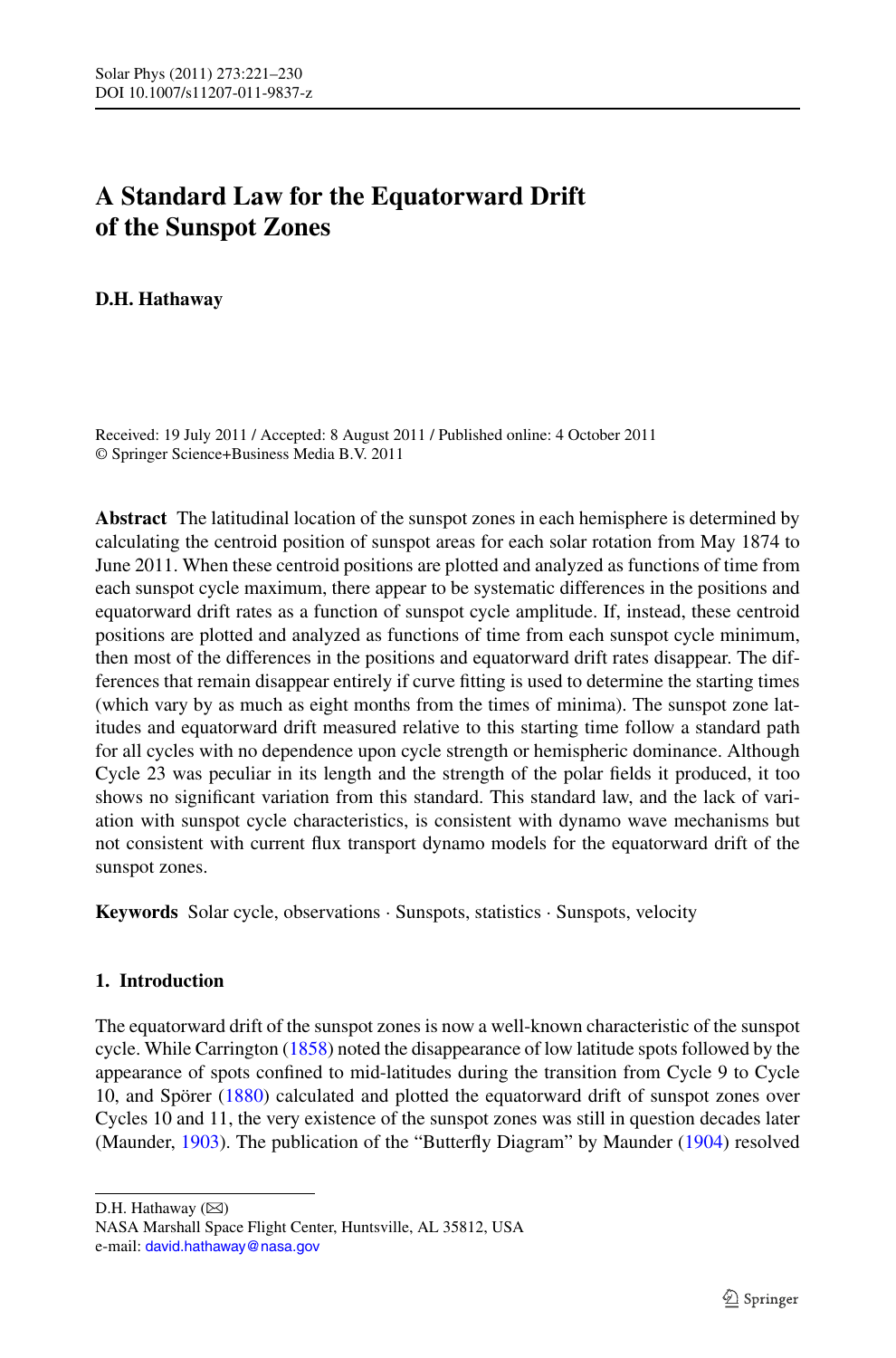this controversy and revealed a key aspect of the sunspot cycle: sunspots appear in zones on either side of the equator that drift toward the equator as each sunspot cycle progresses.

Cycle-to-cycle variations in the sunspot latitudes have been noted previously. Becker  $(1954)$  $(1954)$  and Waldmeier  $(1955)$  $(1955)$  both noted that, at maximum, the sunspot zones are at higher latitudes in the larger sunspot cycles. More recently, Hathaway *et al.* [\(2003](#page-9-6)) found an anticorrelation between the equatorward drift rate and cycle period and suggested that this was evidence in support of flux transport dynamos (Nandy and Choudhuri, [2002](#page-9-7)). However, Hathaway [\(2010\)](#page-9-8) noted that all these results are largely due to the fact that larger sunspot cycles reach maximum sooner than smaller sunspot cycles and that the drift rate is faster in the earlier part of both small and large cycles. Nonetheless, Hathaway  $(2010)$  $(2010)$  did find that the sunspot zones appeared at slightly higher latitudes (with slightly higher drift rates) in the larger sunspot cycles when comparisons were made relative to the time of sunspot cycle minimum.

The equatorward drift of the sunspot zones is a key characteristic of the sunspot cycle. It must be reproduced in viable models for the Sun's magnetic dynamo and can be used to discriminate between the various models.

In the Babcock ([1961\)](#page-9-9) and Leighton [\(1969\)](#page-9-10) dynamo models the latitudinal positions of the sunspot zones are determined by the latitudes where the differential rotation and initial magnetic fields produce magnetic fields strong enough to make sunspots. This "critical" latitude moves equatorward from the position of strongest latitudinal shear as the cycle progresses. The initial strength of the magnetic field in these models is determined by the polar field strength at cycle minimum; thus, we might expect a delayed start for cycles starting with weak polar fields, and the equatorward propagation might depend on both the differential rotation profile (which does not vary substantially) and the initial polar fields (which do vary substantially).

In a number of dynamo models (both kinematic and magnetohydrodynamic) the equatorward drift of the sunspot zones is produced by a "dynamo wave" (*cf.* Yoshimura, [1975](#page-9-11)) which propagates along isorotation surfaces at a rate and direction given by the product of the shear in the differential rotation and the kinetic helicity in the fluid motions. In these models the equatorward propagation is a function of the differential rotation profile and the profile of kinetic helicity – both of which do not vary substantially.

In flux transport dynamo models (*cf.* Nandy and Choudhuri, [2002](#page-9-7)) the equatorward drift is produced primarily by the equatorward return flow of a proposed deep meridional circulation. In these models, variations in the meridional flow speed (which does vary substantially with cycle amplitude and duration in these models) should be observed as variations in the equatorward drift rate of the sunspot zones.

Here we reexamine the latitudes of the sunspot zones and find that cycle-to-cycle and hemispheric variations vanish when time is measured relative to a cycle starting time derived from fitting the monthly sunspot numbers in each cycle to a functional form for the cycle shape.

#### **2. The Sunspot Zones**

Sunspot group positions and areas have been measured daily since May 1874. The Royal Observatory, Greenwich performed the earlier observations using a small network of solar observatories from May 1874 to December 1976. The United States Air Force and National Oceanic and Atmospheric Administration continued to acquire similar observations from a somewhat larger network starting in January 1977. We calculate the average daily sunspot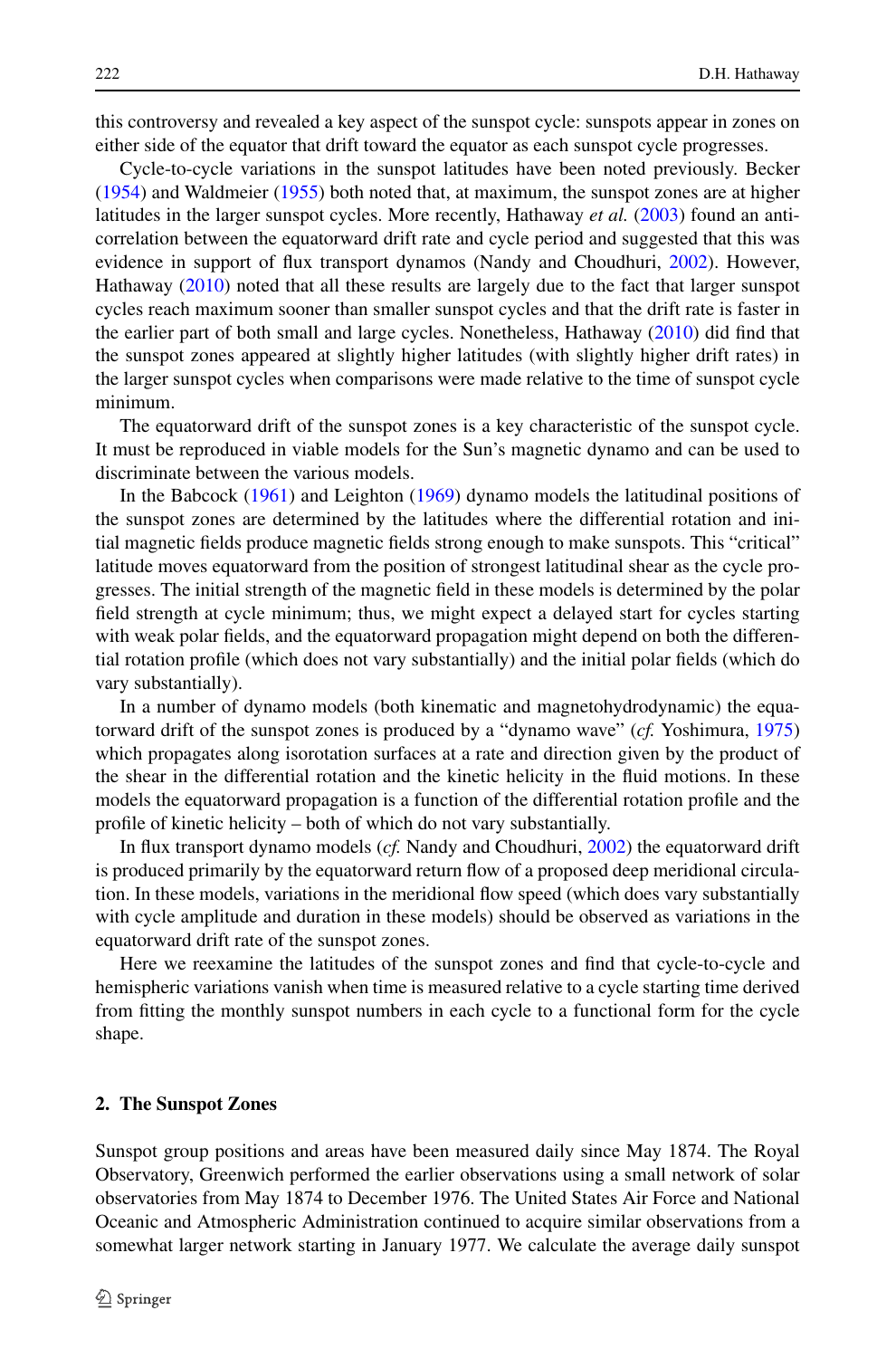<span id="page-2-0"></span>

area over each Carrington rotation for 50 equal area latitude bins (equispaced in sin*λ* where  $\lambda$  is the latitude). The sunspot zones are clearly evident in the resulting butterfly diagram (Figure [1\)](#page-2-0).

We divide the data into separate sunspot cycles by attributing low latitude groups to the earlier cycle and high latitude groups to the later cycle when the cycles overlap at minima. We further divide the data by hemisphere and then calculate the latitude,  $\bar{\lambda}$ , of the centroid of sunspot area for each hemisphere for each rotation of each sunspot cycle using

$$
\bar{\lambda} = \sum A(\lambda_i) \lambda_i / \sum A(\lambda_i), \tag{1}
$$

where  $A(\lambda_i)$  is the average daily sunspot area in the latitude bin centered on latitude  $\lambda_i$  and the sums are over the 25 latitude bins for a given hemisphere and Carrington rotation. These centroid positions then provide the sunspot zone latitudes and drift rates for each hemisphere as a function of time through each cycle.

#### **3. The Sunspot Zone Equatorward Drift**

Previous work on cycle-to-cycle variations in the positions and drift rates of the sunspot zones (Becker, [1954;](#page-9-4) Waldmeier, [1955;](#page-9-5) Hathaway *et al.*, [2003\)](#page-9-6) made those measurements relative to the sunspot cycle maxima. The centroid position data are plotted as functions of time from cycle maxima in Figure [2.](#page-3-0) The data encompass 12 sunspot cycles which, fortuitously, include four cycles much smaller than average (Cycles 12, 13, 14, and 16 with smoothed sunspot cycle maxima below 90), four cycles much larger than average (Cycles 18, 19, 21, 22 with smoothed sunspot cycle maxima above 150), and four cycles close to the average (Cycles 15, 17, 20, and 23).

Figure [2](#page-3-0) illustrates why the earlier studies concluded that larger cycles tend to have sunspot zones at higher latitudes. The centroid positions for the large cycles (in red) are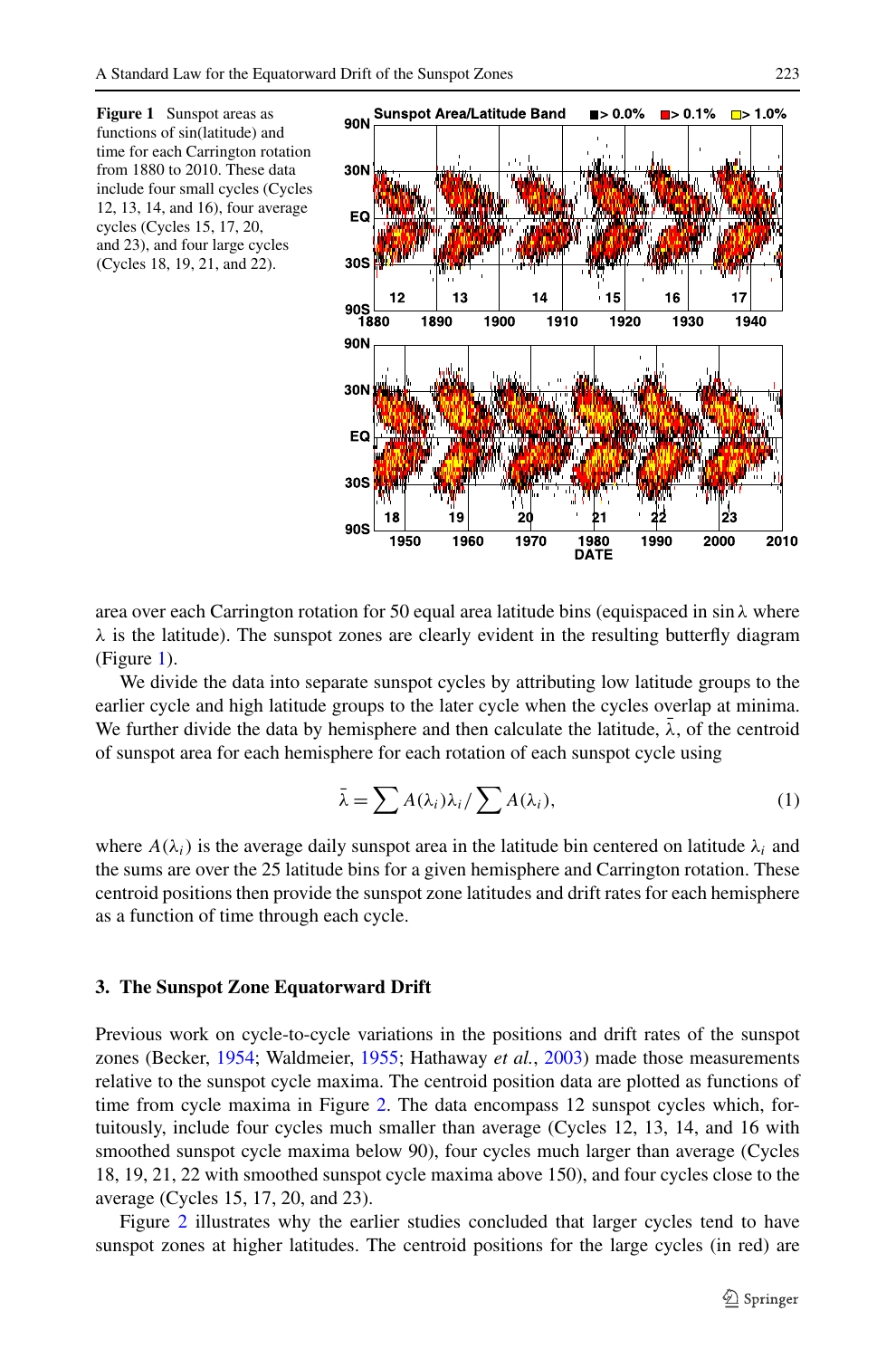<span id="page-3-0"></span>



clearly at higher latitudes than those for the medium cycles which, in turn, are at higher latitudes than those for the small cycles. While this conclusion is technically correct, it is somewhat misleading. Large cycles reach their maxima sooner than small cycles (the "Waldmeier effect"; see Waldmeier, [1935](#page-9-12) and Hathaway, [2010\)](#page-9-8), and the sunspot zones are always at higher latitude earlier in each cycle.

In Figure [3](#page-4-0) the centroid positions are plotted as functions of time from sunspot cycle minima. Since large cycles reach maximum earlier than small cycles, the data points for the large cycles are shifted to the left (closer to minimum) relative to the medium and small cycles. The size of the shift is different for each cycle depending on the dates of minimum and maximum. Comparing Figures [2](#page-3-0) and [3](#page-4-0) shows that:  $i$ ) the latitudinal scatter is smaller in Figure [3](#page-4-0) than in Figure [2,](#page-3-0) and *ii*) the differences in the centroid positions for the different cycle amplitudes are diminished in Figure [3.](#page-4-0) This suggests that there is a more general, cycle amplitude-independent, law for the latitudes (and consequently latitudinal drift rates) of the sunspot zones. A slight additional shift in the adopted times for sunspot cycle minima (with earlier times for small cycles) would appear to further diminish any cycle amplitude differences.

Determinations of the dates of sunspot cycle minima are not well defined. Many investigators simply take the date of minimum in some smoothed sunspot cycle index (*e.g.*, sunspot number, sunspot area, 10.7 cm radio flux). Unfortunately, this can give dates that are clearly not representative of the actual cycle minima. This problem led earlier investigators to define the date of minimum as some (undefined) average of the dates of: *i*) minimum in the monthly sunspot number; *ii*) minimum in the smoothed monthly sunspot number; *iii*) maximum in the number of spotless days per month; *iv*) predominance of new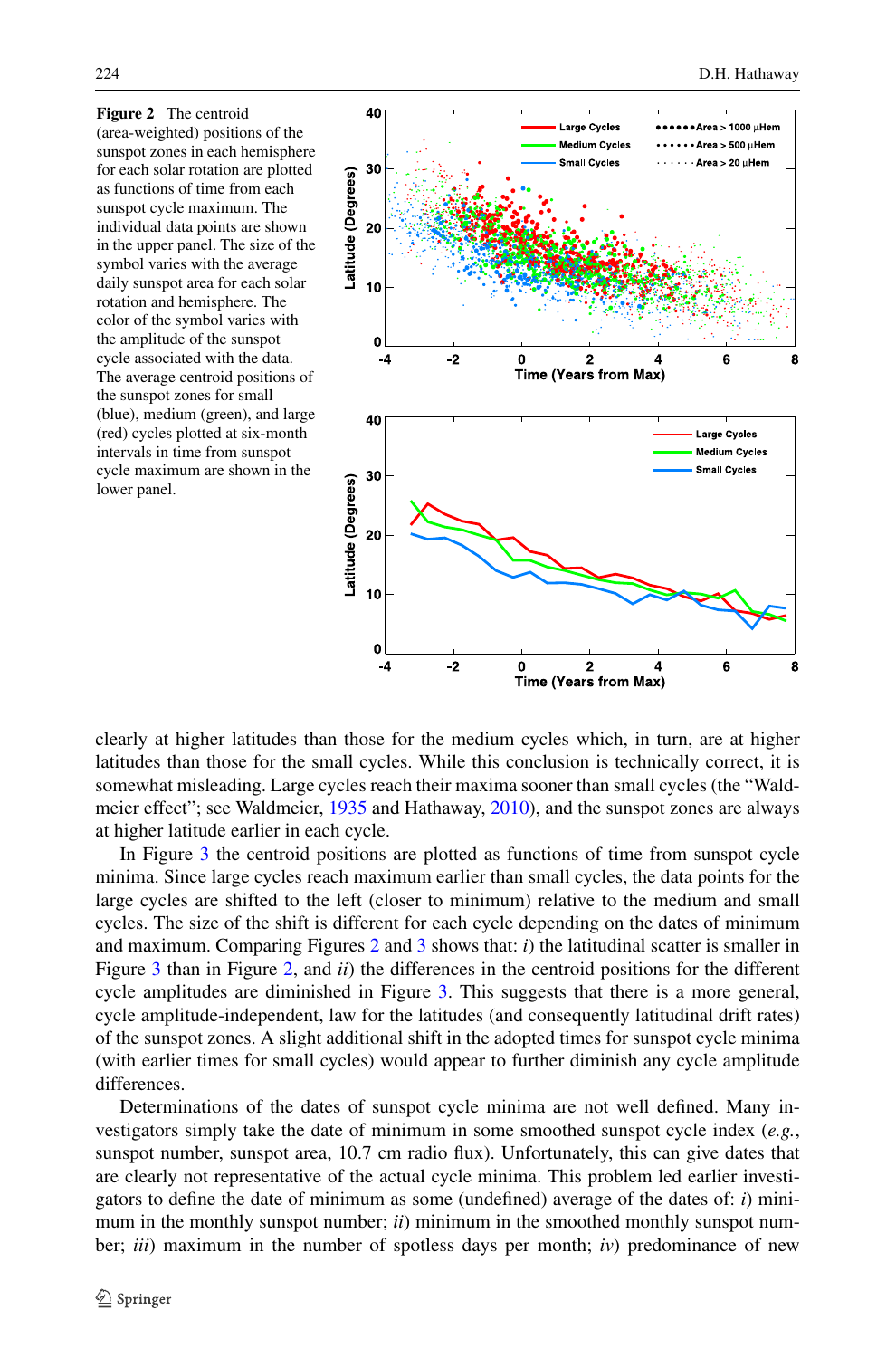<span id="page-4-0"></span>

cycle sunspot groups over old cycle sunspot groups (Waldmeier, [1961;](#page-9-13) McKinnon, [1987;](#page-9-14) Harvey and White, [1999](#page-9-15)). Even neglecting the fact that the nature of the average is not defined, it is clear from the published dates for previous cycle minima that the first criterion is never used (probably due to the wide scatter it gives) and that even the simple average of the remaining criteria does not give the published dates (Hathaway, [2010](#page-9-8)).

An alternative to using this definition for the dates of sunspot cycle minima is to use curve fitting to either the initial rise of activity or to the complete sunspot cycle. Curve fitting is less sensitive to the noise-associated minimum cycle behavior (*e.g.*, discretized data and missing data from the unseen hemisphere). Hathaway, Wilson, and Reichmann [\(1994](#page-9-16)) described earlier attempts at fitting solar cycle activity levels (monthly sunspot numbers) to parameterized functions and decided on a function of just two parameters (cycle starting time  $t_0$  and cycle amplitude  $R_{\text{max}}$ ) as the most useful function for characterizing and predicting solar cycle behavior. This function:

$$
F(t; t_0, R_{\text{max}}) = R_{\text{max}} 2\left(\frac{t - t_0}{b}\right)^3 / \left[\exp\left(\frac{t - t_0}{b}\right)^2 - 0.71\right]
$$
 (2)

is a skewed Gaussian with an initial rise that follows a cubic in time from the starting time (measured in months). The width parameter,  $b$ , is a function of cycle amplitude  $R_{\text{max}}$  that mimics the "Waldmeier effect." This function is

$$
b(R_{\text{max}}) = 27.12 + 25.15(100/R_{\text{max}})^{1/4}.
$$
 (3)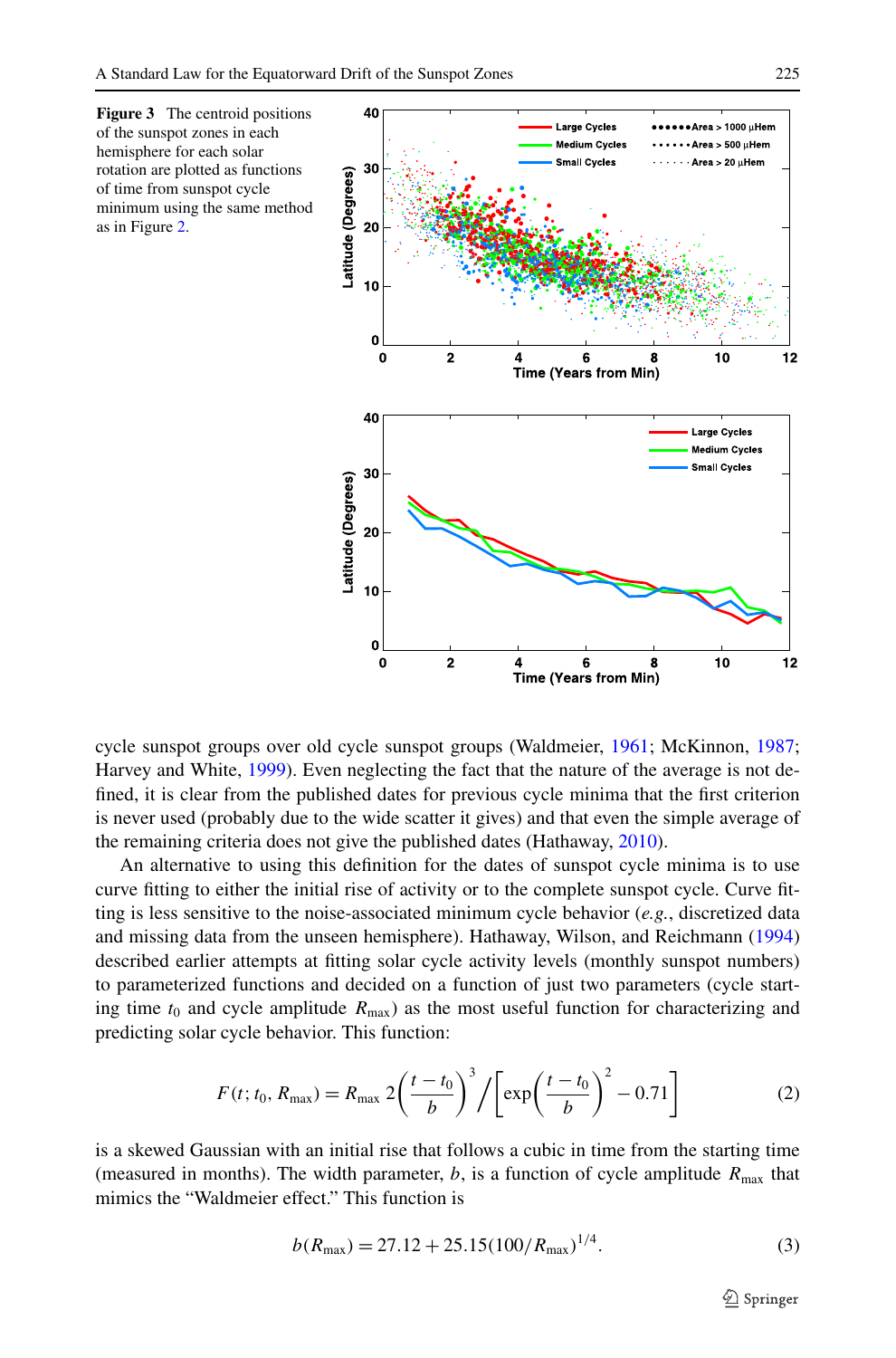<span id="page-5-0"></span>



Fitting  $F(t; t_0, R_{\text{max}})$  to the monthly averages of the daily International Sunspot Numbers using the Levenberg–Marquardt method (Press *et al.*, [1986\)](#page-9-17) gives the amplitudes and starting times given by Hathaway, Wilson, and Reichmann [\(1994\)](#page-9-16) and reproduced in Table [1](#page-6-0) with the addition of results for Cycle 23.

On average the small cycles have starting times about seven months earlier than minimum, while medium cycles and large cycles have starting times about equal to minimum. However, since minimum is determined by the behavior of both the old and the new cycles, there are substantial differences between the dates of minima and the starting times even among the medium and large cycles. For example, Cycles 21 and 22 were both large, but the minimum was three months earlier than the starting time in Cycle 21 and four months later in Cycle 22. This is illustrated in Figure [4.](#page-5-0)

<span id="page-5-1"></span>Measuring the time through each cycle relative to these starting times (rather than minimum or maximum) removes the scatter and cycle amplitude dependence on the centroid positions, as shown in Figure [5](#page-6-1).

The lack of any substantial cycle amplitude dependence on the centroid positions when time is measured relative to the curve-fitted cycle starting time suggests that the equatorward drift of the sunspot zones follows a standard path or law. This path is well represented by an exponential function with

$$
\bar{\lambda}(t) = 28^{\circ} \exp[-(t - t_0)/90],
$$
\n(4)

where time, *t*, is measured in months. This exponential fit and the data for the small, medium, and large cycles are plotted as functions of time from the cycle starting time in the lower panel of Figure [5](#page-6-1).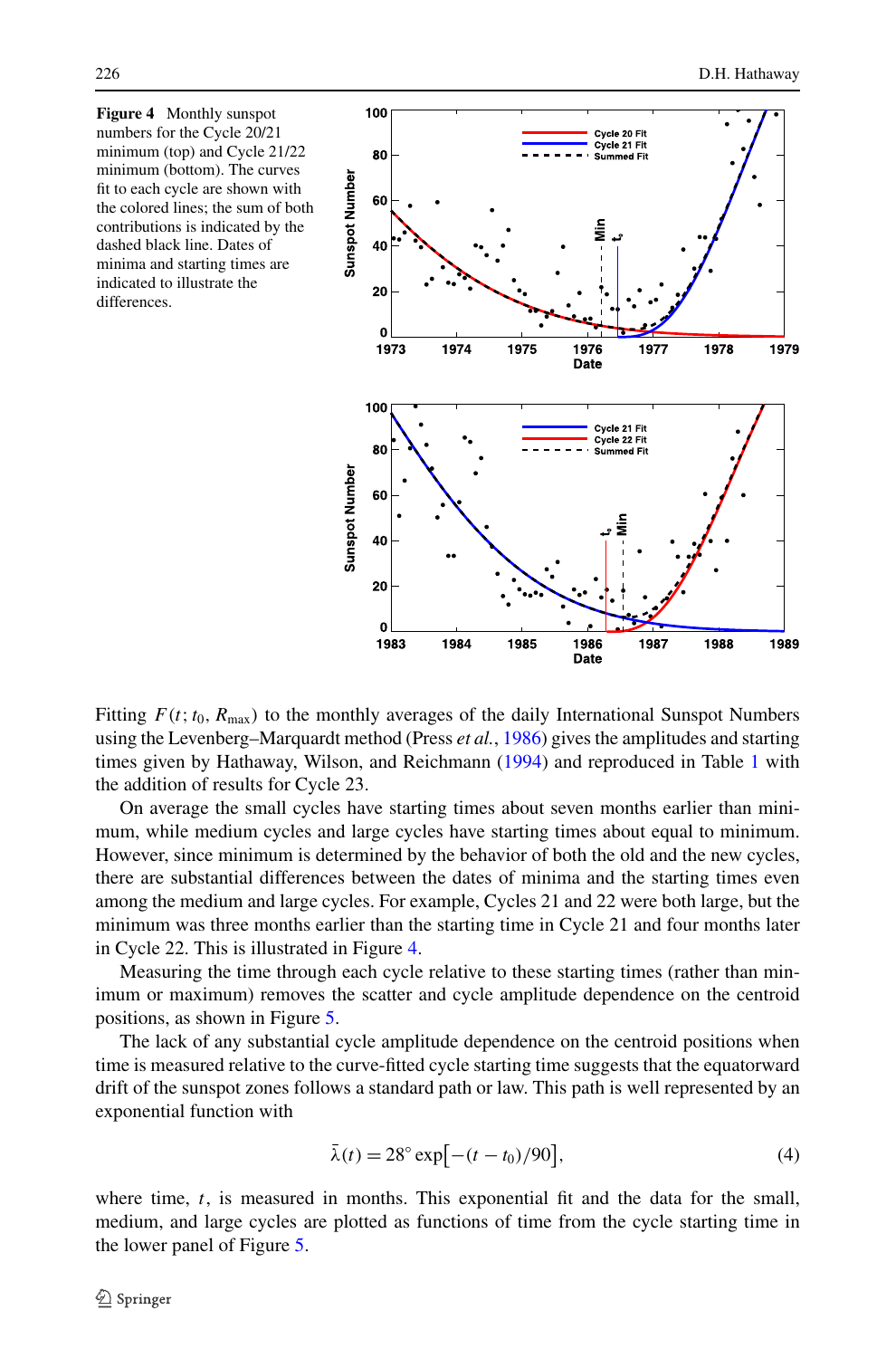<span id="page-6-1"></span>**Figure 5** The centroid positions of the sunspot zones in each hemisphere for each solar rotation are plotted as functions of time from sunspot cycle start as determined by fitting a parameterized function to each cycle. The individual data points are shown in the upper panel. The average centroid positions of the sunspot zones for small (blue), medium (green), and large (red) cycles plotted at six-month intervals in time from sunspot cycle start are shown in the lower panel. The average centroid positions for all of the data are shown with 2*σ* error bars. All three curves fall within the 2*σ* errors, criss-crossing each other along a common, standard trajectory given by the exponential fit in Equation ([4\)](#page-5-1) (dashed line).



| Cycle | Amplitude     | Min     | $t_{\rm 0}$ | Δ        | Hemisphere      |
|-------|---------------|---------|-------------|----------|-----------------|
| 12    | 75 (small)    | 1878/12 | 1878/05     | $-7$     | South           |
| 13    | 88 (small)    | 1890/01 | 1889/05     | $-8$     | South           |
| 14    | $64$ (small)  | 1901/12 | 1901/08     | $-4$     | <b>Balanced</b> |
| 15    | 105 (medium)  | 1913/06 | 1913/03     | $-3$     | North           |
| 16    | 78 (small)    | 1923/09 | 1923/02     | $-7$     | North           |
| 17    | 119 (medium)  | 1933/10 | 1933/11     | $+1$     | <b>Balanced</b> |
| 18    | $151$ (large) | 1944/02 | 1944/03     | $+1$     | South           |
| 19    | $201$ (large) | 1954/04 | 1954/04     | $\Omega$ | North           |
| 20    | 111 (medium)  | 1964/10 | 1964/11     | $+1$     | North           |
| 21    | $164$ (large) | 1976/03 | 1976/06     | $+3$     | <b>Balanced</b> |
| 22    | $158$ (large) | 1986/07 | 1986/03     | $-4$     | <b>Balanced</b> |
| 23    | 121 (medium)  | 1996/08 | 1996/08     | $\theta$ | South           |

<span id="page-6-0"></span>**Table 1** Sunspot cycle number, amplitude, minimum date, starting date, difference (starting date – minimum date in months), and dominant hemisphere.

Hemispheric differences in solar activity were first noted by Spörer [\(1889](#page-9-18)) not long after the discovery of the sunspot cycle itself. Much has been made of these differences and their possible connection to a variety of sunspot cycle phenomena. Norton and Gallagher [\(2010](#page-9-19)) recently revisited these connections and found little evidence for any of them. Nonetheless, we are compelled to examine possible differences in the sunspot zone locations and equatorward drift relative to the hemispheric asymmetries. We keep the same starting time for each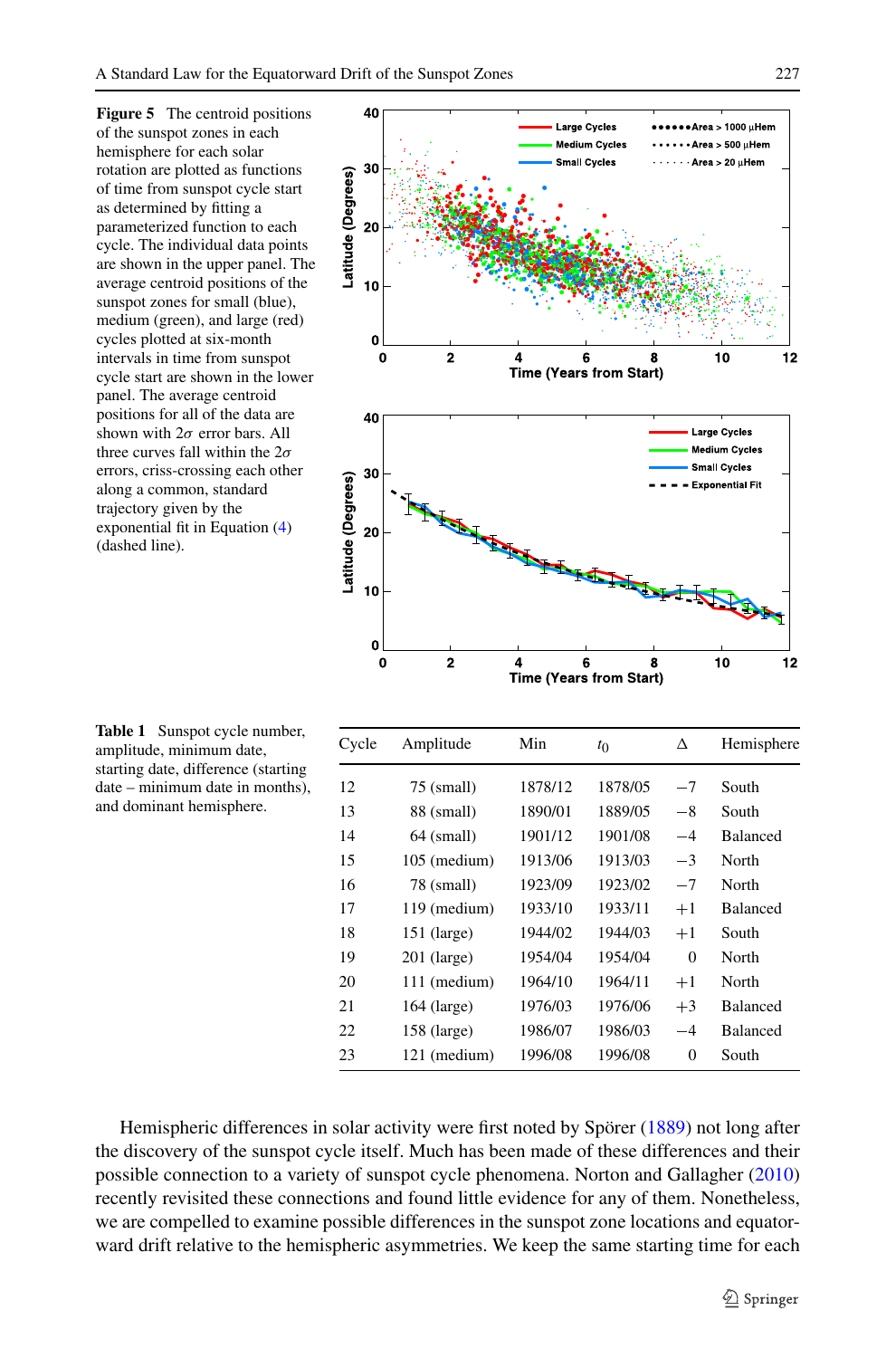

<span id="page-7-0"></span>**Figure 6** The average centroid positions of the sunspot zones for weaker hemispheres (blue), balanced hemispheres (green), and stronger hemispheres (red) plotted at six-month intervals in time from sunspot cycle start. The average centroid positions for all of the data are shown with 2*σ* error bars. Here too, all three curves fall within the 2*σ* errors, criss-crossing each other along a common, standard trajectory given by the exponential fit in Equation [\(4](#page-5-1)) (dashed line).

hemisphere of each cycle as determined from the curve fitting of the sunspot numbers, but we separate the data by the strength of the activity in the hemisphere. Using the data shown in Norton and Gallagher ([2010](#page-9-19)) for the sunspot area maximum and total sunspot area for each hemisphere in each cycle, we identify cycles in which the northern hemisphere dominates as Cycles 15, 16, 19, and 20, and those in which the southern hemisphere dominates as Cycles 12, 13, 18, and 23, with Cycles 14, 17, 21, and 22 having fairly balanced hemispheric activity. (The relevant sunspot cycle characteristics are listed in Table [1.](#page-6-0)) This gives eight stronger hemispheres, eight weaker hemispheres, and eight balanced hemispheres. The latitude positions of the sunspot zones for the stronger hemispheres, weaker hemispheres, and balanced hemispheres are shown separately in Figure [6](#page-7-0). We find no significant differences in the sunspot zone latitude positions associated with hemispheric asymmetry, even though for the unbalanced cycles we use the same starting time for both the strong and the weak hemispheres.

### **4. Cycle 23**

Cycle 23 had a long, low, extended minimum prior to the start of Cycle 24. This delayed start of Cycle 24 left behind the lowest smoothed sunspot number minimum and the largest number of spotless days in nearly a century. The polar fields during this minimum were the weakest seen in the four-cycle record, and the flux of galactic cosmic rays was the highest seen in the six-cycle record.

One explanation for both the weak polar fields and the long cycle has been suggested by flux transport dynamos (Nandy, Muñoz-Jaramillo, and Martens, [2011\)](#page-9-20). This model can produce both these characteristics if the meridional flow was faster than average during the first half of Cycle 23 and slower than average during the second half. The meridional flow measured by the motions of magnetic elements in the near surface layers (Hathaway and Rightmire, [2010](#page-9-21) and Hathaway and Rightmire, [2011](#page-9-22)) exhibited the opposite behavior: slow meridional flow at the beginning of Cycle 23 and fast meridional flow at the end. Although the speed of the near surface meridional flow was used to estimate the speed of the proposed deep meridional return flow in their flux transport dynamo models, Nandy, Muñoz-Jaramillo, and Martens ([2011\)](#page-9-20) suggest that the variations seen near the surface are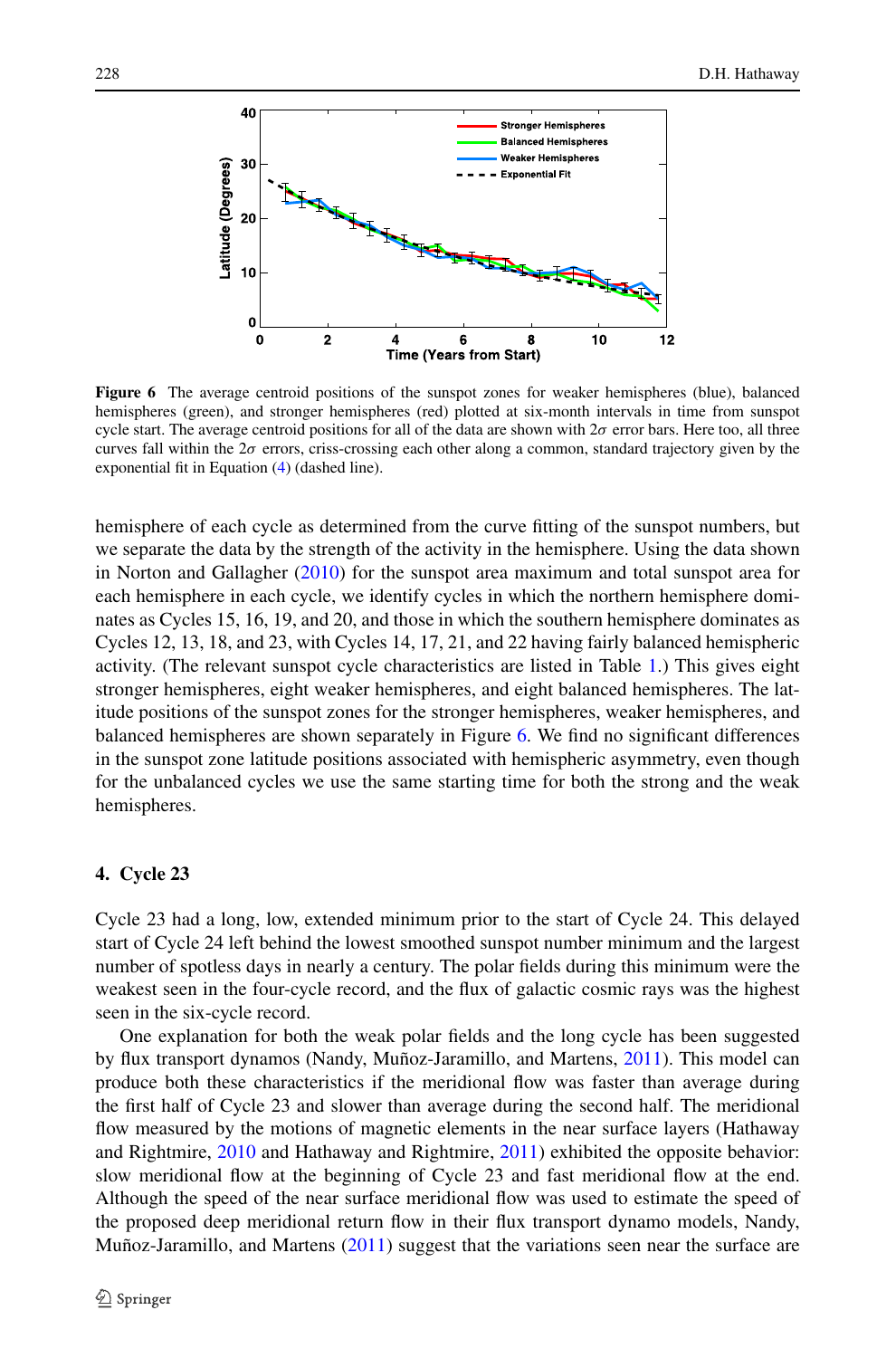

<span id="page-8-0"></span>**Figure 7** The average centroid positions for Cycle 23 are shown with the solid line, and the exponential fit is shown with the dashed line. The average centroid positions for all of the data are shown with  $2\sigma$  error bars. Cycle 23 data falls within the 2*σ* errors for the full dataset and follows the standard trajectory. The trajectory (fast then slow) suggested by Nandy, Muñoz-Jaramillo, and Martens [\(2011](#page-9-20)) is shown by the red line. The trajectory (slow then fast) derived from the observed meridional flow variations (Hathaway and Rightmire, [2010,](#page-9-21) [2011\)](#page-9-22) is shown by the green line.

unrelated to variations at the base of the convection zone. However, with their model the latitudinal drift of the sunspot zones during Cycle 23 should provide a direct measure of the deep meridional flow and its variations.

Figure [7](#page-8-0) shows the latitudinal positions of the sunspot zones for Cycle 23 along with those for the full 12-cycle dataset (with  $2\sigma$  error bars). The latitudinal drift of the sunspot zones during Cycle 23 follows within the 2*σ* error range for the average of the last 12 cycles and follows the standard exponential given by Equation [\(4\)](#page-5-1). A drift rate that was 30% higher than average at the start and 30% lower than average at the end of Cycle 23 (the red line in Figure [7\)](#page-8-0) as proposed by Nandy, Muñoz-Jaramillo, and Martens [\(2011\)](#page-9-20) is inconsistent with the data. A drift rate governed by the observed meridional flow variations in the near surface layers (Hathaway and Rightmire, [2010,](#page-9-21) [2011](#page-9-22) – the green line in Figure [7\)](#page-8-0) is also inconsistent with the data for Cycle 23. This indicates that the meridional flow is not connected to the latitudinal drift of the sunspot zones.

## **5. Conclusions**

We find that if time is measured relative to a cycle starting time determined by fitting the monthly sunspot numbers to a parametric curve, then the latitude positions of the sunspot zones follow a standard path with time. We find no significant variations from this path associated with sunspot cycle amplitude or hemispheric asymmetry.

This standard behavior suggests that the equatorward drift of the sunspot zones is not produced by the Sun's meridional flow, which is observed (and theorized) to vary substantially from cycle to cycle. This regularity thus questions the viability of flux transport dynamos as models of the Sun's activity cycle. The lack of the variations in drift rate during Cycle 23 in spite of observed and theorized variations in the meridional flow also argues against these models.

The earlier kinematic dynamo models of Babcock [\(1961](#page-9-9)) and Leighton [\(1969](#page-9-10)) may be consistent with the regularity of the sunspot zone drift due to their dependence on the fairly constant differential rotation profile. However, it is unclear how the variability of the initial polar fields might influence the latitudinal drift in these models.